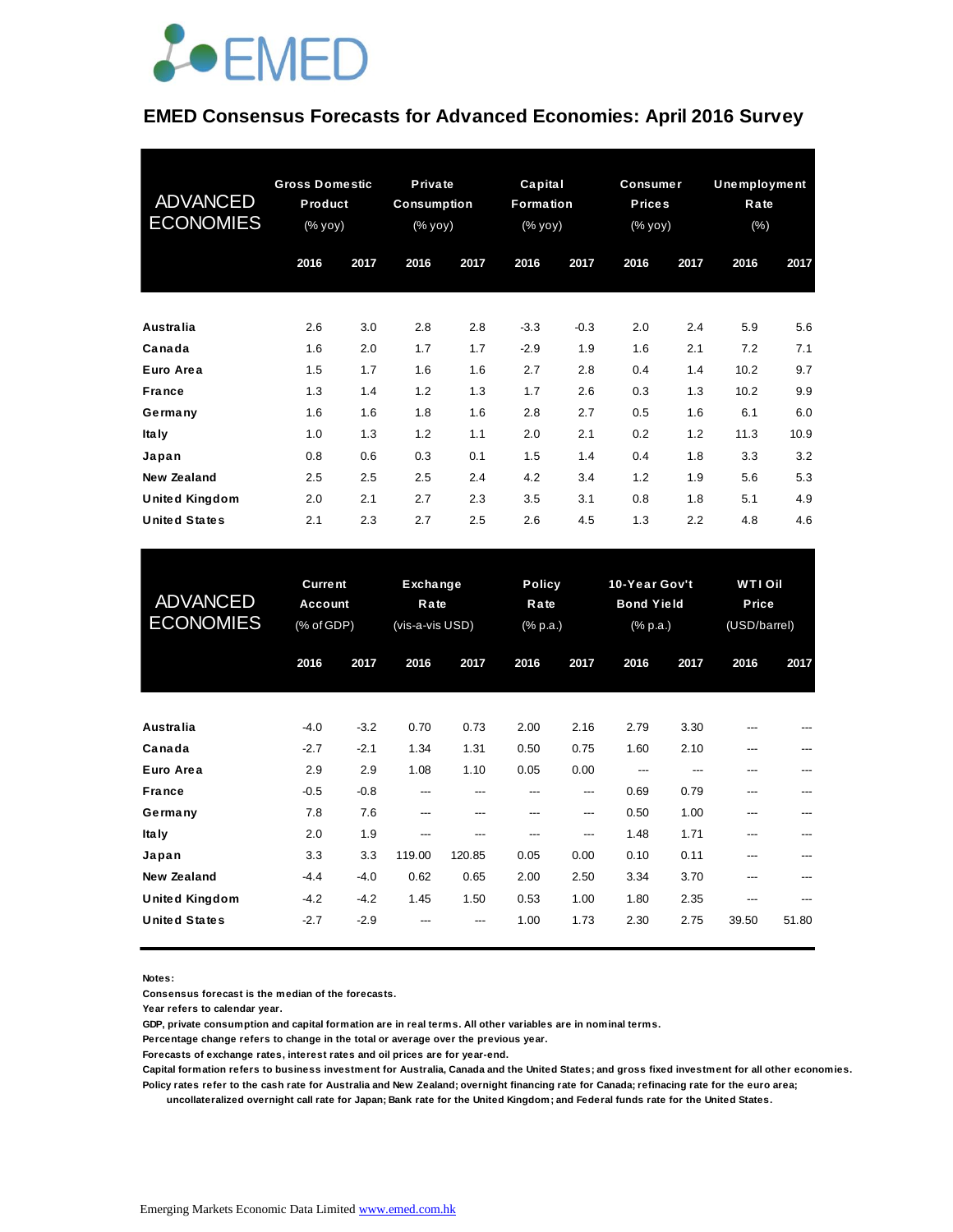

#### **EMED Consensus Forecasts for Emerging Markets: April 2016 Survey**

|                       | <b>Gross Domestic</b> |      | Private            |        | <b>Fixed</b><br><b>Consumer</b> |      |               |      | <b>Unemployment</b> |       |
|-----------------------|-----------------------|------|--------------------|--------|---------------------------------|------|---------------|------|---------------------|-------|
| <b>EMERGING</b>       | Product               |      | <b>Consumption</b> |        | Investment                      |      | <b>Prices</b> |      | Rate                |       |
| <b>MARKETS</b>        | $(%$ $\gamma$ yoy)    |      | (% yoy)            |        | (% yoy)                         |      | (% yoy)       |      | (% )                |       |
|                       | 2016                  | 2017 | 2016               | 2017   | 2016                            | 2017 | 2016          | 2017 | 2016                | 2017  |
|                       |                       |      |                    |        |                                 |      |               |      |                     |       |
|                       |                       |      |                    |        |                                 |      |               |      |                     |       |
| Argentina             | $-0.7$                | 3.0  | $-0.1$             | 3.3    | $-2.3$                          | 6.4  | 35.0          | 18.1 | 7.8                 | 7.5   |
| <b>Brazil</b>         | $-3.5$                | 0.7  | $-4.4$             | $-0.5$ | $-13.7$                         | 0.4  | 8.5           | 6.0  | 9.2                 | 10.6  |
| Chile                 | 2.1                   | 2.8  | 2.9                | 2.8    | 1.3                             | 3.8  | 3.7           | 3.5  | 6.7                 | 6.9   |
| China                 | 6.5                   | 6.2  | 7.4                | 7.4    | 5.7                             | 4.9  | 1.8           | 2.0  | 4.1                 | 4.2   |
| Colombia              | 2.5                   | 3.0  | 2.9                | 3.1    | 2.1                             | 4.0  | 6.7           | 3.6  | 9.1                 | 8.9   |
| <b>Czech Republic</b> | 2.5                   | 2.7  | 2.7                | 2.2    | 3.2                             | 3.9  | 0.8           | 2.0  | 4.5                 | 4.3   |
| <b>Hong Kong</b>      | 2.0                   | 2.3  | 2.5                | 2.5    | 1.7                             | 2.1  | 2.5           | 2.5  | 3.5                 | 3.6   |
| Hungary               | 2.4                   | 2.7  | 2.9                | 2.8    | $-1.5$                          | 3.2  | 0.7           | 2.3  | 6.1                 | 5.7   |
| India                 | 7.5                   | 7.5  | 7.2                | 7.5    | 6.7                             | 7.5  | 5.3           | 5.3  | $\cdots$            | $---$ |
| Indonesia             | 5.0                   | 5.3  | 5.1                | 5.1    | 6.5                             | 7.0  | 4.5           | 4.8  | 5.8                 | 5.8   |
| Malaysia              | 4.5                   | 4.5  | 4.4                | 5.0    | 2.9                             | 4.0  | 2.8           | 3.0  | 3.2                 | 3.0   |
| <b>Mexico</b>         | 2.5                   | 3.0  | 2.8                | 3.0    | 4.1                             | 4.4  | 3.4           | 3.4  | 4.3                 | 4.0   |
| <b>Philippines</b>    | 6.0                   | 6.0  | 5.9                | 5.9    | 7.0                             | 7.9  | 2.0           | 3.0  | 6.7                 | 6.4   |
| Poland                | 3.5                   | 3.5  | 3.5                | 3.6    | 5.0                             | 5.8  | 0.1           | 1.5  | 8.0                 | 7.0   |
| Russia                | $-1.0$                | 1.1  | $-1.0$             | 0.5    | $-2.6$                          | 1.4  | 8.2           | 6.8  | 6.0                 | 5.9   |
| <b>Singapore</b>      | 2.0                   | 2.5  | 2.7                | 1.5    | 2.0                             | 1.4  | 0.2           | 1.5  | 2.2                 | 2.3   |
| <b>South Korea</b>    | 2.8                   | 2.9  | 2.3                | 2.2    | 3.6                             | 3.2  | 1.3           | 2.0  | 3.5                 | 3.4   |
| <b>Taiwan</b>         | 1.8                   | 2.5  | 2.1                | 2.3    | 2.1                             | 2.2  | 0.9           | 1.3  | 4.0                 | 4.0   |
| <b>Thailand</b>       | 3.2                   | 3.5  | 2.3                | 2.7    | 3.9                             | 4.9  | 0.6           | 2.0  | 0.9                 | 1.0   |
| Turkey                | 3.0                   | 3.4  | 2.7                | 3.3    | 2.6                             | 5.3  | 8.2           | 7.3  | 10.1                | 10.1  |

|                       | Money     |               | <b>Merchandise</b> |      | <b>Merchandise</b> |        | Current        |        | <b>Exchange</b> |       |
|-----------------------|-----------|---------------|--------------------|------|--------------------|--------|----------------|--------|-----------------|-------|
| <b>EMERGING</b>       | Supply M2 |               | <b>Exports</b>     |      | <b>Imports</b>     |        | <b>Account</b> |        | Rate            |       |
| <b>MARKETS</b>        | (% yoy)   |               | (% yoy)            |      | (% yoy)            |        | (% of GDP)     |        | (vis-a-vis USD) |       |
|                       | 2016      | 2017          | 2016               | 2017 | 2016               | 2017   | 2016           | 2017   | 2016            | 2017  |
|                       |           |               |                    |      |                    |        |                |        |                 |       |
| Argentina             | 23.5      | 19.4          | 2.5                | 4.5  | 1.5                | 4.4    | $-2.3$         | $-2.1$ | 16.85           | 18.65 |
| Brazil                | 7.1       | 5.5           | 4.0                | 5.6  | $-12.4$            | $-2.9$ | $-2.2$         | $-1.7$ | 4.10            | 4.15  |
| Chile                 |           |               |                    |      |                    |        |                |        |                 |       |
|                       | 15.5      | 14.0          | 2.5                | 3.9  | 3.0                | 4.9    | $-1.9$         | $-2.3$ | 700             | 700   |
| China                 | 11.6      | 10.3          | 2.5                | 4.3  | 1.1                | 5.0    | 2.6            | 2.2    | 6.70            | 6.65  |
| Colombia              | 13.8      | 15.1          | 1.5                | 6.1  | $-1.1$             | 4.7    | $-6.0$         | $-5.2$ | 3185            | 3161  |
| <b>Czech Republic</b> | $---$     | $\frac{1}{2}$ | 6.0                | 6.8  | 6.5                | 7.5    | 0.8            | 0.4    | 24.6            | 24.6  |
| <b>Hong Kong</b>      | 6.7       | 6.0           | 0.2                | 0.8  | 0.4                | 0.6    | 1.9            | 2.7    | 7.77            | 7.79  |
| Hungary               | 6.5       | 6.9           | 5.4                | 6.0  | 5.6                | 6.9    | 4.1            | 4.7    | 291             | 295   |
| India                 | 13.1      | 12.5          | 3.2                | 4.5  | 5.6                | 5.2    | $-1.3$         | $-1.5$ | 68.0            | 67.5  |
| Indonesia             | 10.5      | 11.0          | 1.2                | 3.6  | 3.1                | 6.0    | $-2.3$         | $-2.4$ | 14020           | 14094 |
| Malaysia              | 8.1       | 5.8           | 2.2                | 4.5  | 1.6                | 3.5    | 2.9            | 3.0    | 4.20            | 4.10  |
| <b>Mexico</b>         | 11.4      | 12.2          | 4.0                | 4.8  | 4.2                | 5.1    | $-2.7$         | $-2.5$ | 17.6            | 17.3  |
| <b>Philippines</b>    | 10.9      | 9.5           | 4.3                | 5.0  | 5.0                | 6.0    | 2.9            | 3.1    | 47.8            | 48.3  |
| Poland                | 7.0       | 6.7           | 5.8                | 5.2  | 6.4                | 6.8    | $-0.5$         | $-1.1$ | 3.99            | 3.93  |
| Russia                | 8.0       | 8.8           | $-2.0$             | 1.5  | $-6.0$             | 5.2    | 3.6            | 4.3    | 72.0            | 69.4  |
| <b>Singapore</b>      | 3.6       | 2.9           | 2.2                | 2.8  | 1.3                | 2.7    | 19.6           | 18.3   | 1.43            | 1.41  |
| South Korea           | 7.8       | 8.5           | 2.3                | 2.8  | 1.4                | 3.1    | 7.0            | 6.6    | 1218            | 1202  |
| Taiwan                | 5.7       | 5.7           | 0.7                | 3.4  | 0.6                | 3.1    | 14.0           | 13.5   | 33.5            | 33.3  |
| <b>Thailand</b>       | 7.2       | 7.5           | 2.0                | 3.4  | 2.0                | 4.0    | 5.0            | 4.5    | 36.5            | 37.0  |
| <b>Turkey</b>         | 11.1      | 12.0          | 1.2                | 3.0  | 1.7                | 3.8    | $-4.7$         | $-4.9$ | 3.09            | 3.30  |
|                       |           |               |                    |      |                    |        |                |        |                 |       |

**Notes:** 

**Consensus forecast is the median of the forecasts.**

**Year refers to calendar year except for India for which fiscal year (April to March) is used. GDP, private consumption and fixed investment are in real terms. All other variables are in nominal terms.**

**Percentage change refers to change in the total or average over the previous year, except for money supply growth which is** 

 **based on year-end figures.**

**Forecasts of exchange rates and interest rates are for year-end.**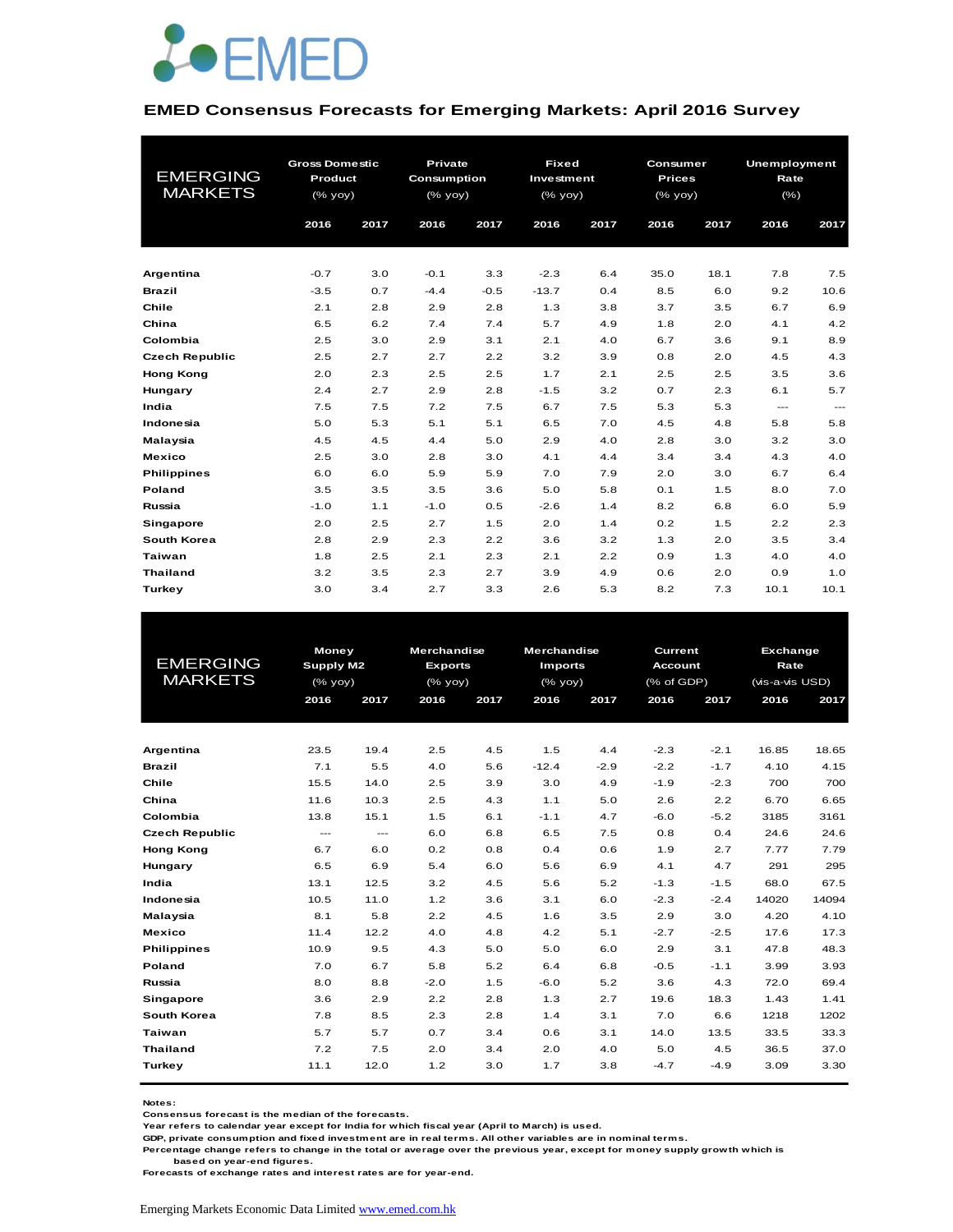

### **EMED Consensus Forecasts for the United States: April 2016 Survey**

| <b>UNITED STATES</b>             | <b>Gross Domestic</b><br>Product<br>(% yoy) |                | Consumer<br><b>Prices</b><br>(% yoy) |                          | <b>UNITED STATES</b>                | <b>Gross Domestic</b><br>Product<br>(% yoy) |      | Consumer<br><b>Prices</b><br>(% yoy) |                |
|----------------------------------|---------------------------------------------|----------------|--------------------------------------|--------------------------|-------------------------------------|---------------------------------------------|------|--------------------------------------|----------------|
|                                  | 2016                                        | 2017           | 2016                                 | 2017                     |                                     | 2016                                        | 2017 | 2016                                 | 2017           |
| <b>ABN AMRO</b>                  | 1.7                                         | 2.1            | 1.4                                  | 1.9                      | Intesa Sanpaolo                     | 2.2                                         | 2.3  | 1.2                                  | 2.4            |
| <b>Action Economics</b>          | 1.8                                         | 2.4            | 1.2                                  | 2.1                      | Invesco Ltd.                        | 2.6                                         | ---  | 1.4                                  |                |
| <b>AIB Global Treasury</b>       | 2.3                                         | 2.4            | 0.7                                  | 1.7                      | <b>KBC</b>                          | 2.1                                         | 2.2  | 1.8                                  | 2.6            |
| Allianz                          | 2.3                                         | 2.3            | 1.0                                  | 2.2                      | <b>Kiel Institute</b>               | 2.3                                         | 2.8  | 0.1                                  | 1.5            |
| Asiya Investments                | 2.2                                         | 2.4            | 1.1                                  | 1.7                      | <b>Mesirow Financial</b>            | 2.5                                         | ---  | 1.5                                  | $\overline{a}$ |
| <b>Bank Julius Baer</b>          | 1.6                                         | 1.8            | 1.3                                  | 2.2                      | <b>Moody's Analytics</b>            | 2.0                                         | 3.0  | 1.4                                  | 2.8            |
| <b>Barclays Capital</b>          | 2.2                                         | 2.5            | 0.9                                  | 2.4                      | <b>Mortgage Bankers Association</b> | 2.2                                         | 2.2  | 1.4                                  | 2.0            |
| <b>BayernLB</b>                  | 2.1                                         | 2.5            | 1.1                                  | 2.1                      | <b>NAR</b>                          | 1.6                                         | 2.7  | 1.8                                  | 3.2            |
| <b>Berenberg Capital Markets</b> | 2.2                                         | 2.5            | 1.6                                  | 2.1                      | <b>National Bank of Canada</b>      | 2.0                                         | 2.0  | 1.4                                  | 2.3            |
| <b>BMO Capital Markets</b>       | 2.0                                         | 2.3            | 1.6                                  | 2.4                      | <b>Natixis</b>                      | 2.5                                         | ---  | 2.4                                  | $\overline{a}$ |
| <b>BNP Paribas</b>               | 1.5                                         | 1.5            | 1.4                                  | 2.1                      | <b>NIESR</b>                        | $2.5\,$                                     | 2.7  | 0.7                                  | 1.7            |
| <b>Capital Economics</b>         | 2.2                                         | 2.0            | 1.1                                  | 3.0                      | <b>Northern Trust</b>               | 1.9                                         | ---  | 1.3                                  | ---            |
| <b>CIBC World Markets</b>        | 2.1                                         | 2.1            | 1.1                                  | 2.9                      | <b>OCBC Bank</b>                    | 2.5                                         | 2.4  | 1.8                                  | 2.2            |
| Citigroup                        | 2.1                                         | 2.4            | 1.7                                  | 1.8                      | <b>PNC</b>                          | 2.0                                         | 2.3  | 1.1                                  | 2.1            |
| <b>Comerica Bank</b>             | 2.0                                         | 2.6            | 1.3                                  | 2.5                      | Prometeia                           | 1.7                                         | 2.0  | 1.3                                  | 1.2            |
| Commerzbank                      | 2.0                                         | 2.2            | 1.2                                  | 2.4                      | <b>Raymond James</b>                | 2.5                                         | 2.3  | 1.0                                  | 2.0            |
| <b>Credit Agricole</b>           | 1.8                                         | 2.0            | 1.2                                  | 2.1                      | <b>Royal Bank of Canada</b>         | 2.0                                         | 2.4  | 1.3                                  | 2.5            |
| <b>Credit Suisse</b>             | 1.7                                         | 2.3            | 1.0                                  | 1.8                      | <b>Schroders</b>                    | 2.1                                         | 2.1  | 1.2                                  | 2.3            |
| Daiwa Institute of Research      | 2.2                                         | 2.4            | 1.3                                  | 2.3                      | Scotia Capital                      | 2.2                                         | 2.7  | 2.2                                  | 2.3            |
| Danske Bank                      | 1.8                                         | 2.4            | 1.8                                  | 3.0                      | <b>Societe Generale</b>             | 2.0                                         | 2.2  | 1.4                                  | 2.7            |
| <b>DBS Bank</b>                  | 2.2                                         | ---            | 1.3                                  | $\hspace{0.05cm} \ldots$ | <b>Standard &amp; Poor's</b>        | 2.3                                         | 2.5  | 1.8                                  | 1.9            |
| Deka Bank                        | 2.2                                         | 2.3            | 0.9                                  | 2.7                      | <b>Standard Chartered</b>           | 1.0                                         | 1.3  | 1.3                                  | 1.2            |
| Desjardins                       | 2.2                                         | 2.5            | 1.3                                  | 2.3                      | <b>TD Economics</b>                 | 2.0                                         | 2.3  | 1.9                                  | 2.8            |
| <b>DIW Berlin</b>                | 2.0                                         | 2.2            | 1.7                                  | 1.7                      | <b>UOB</b>                          | 2.5                                         | ---  | 2.5                                  | ---            |
| D <sub>n</sub> B NOR             | 2.7                                         | $\overline{a}$ | 1.9                                  | ---                      |                                     |                                             |      |                                      |                |
| <b>DZ Bank</b>                   | 2.0                                         | 2.4            | 1.1                                  | 2.4                      |                                     |                                             |      |                                      |                |
| <b>Fannie Mae</b>                | 1.8                                         | 2.0            | 1.3                                  | 2.2                      | <b>CONSENSUS</b>                    |                                             |      |                                      |                |
| <b>First Trust Advisors</b>      | 1.5                                         | 2.7            | 1.3                                  | 2.7                      | Median                              | 2.1                                         | 2.3  | 1.3                                  | 2.2            |
| <b>Freddie Mac</b>               | 2.0                                         | 2.3            | 1.4                                  | 1.9                      | Mean                                | 2.1                                         | 2.3  | 1.4                                  | 2.2            |
| Handelsbanken                    | 2.1                                         | 2.0            | 1.7                                  | 2.0                      | High                                | 2.7                                         | 3.0  | 2.5                                  | 3.2            |
| <b>IFO Munich Institute</b>      | 2.5                                         | ---            | 1.1                                  | $\overline{a}$           | Low                                 | 1.0                                         | 1.3  | 0.1                                  | 1.2            |
| <b>ING</b>                       | 1.9                                         | 2.2            | 1.3                                  | 2.2                      | <b>Standard Deviation</b>           | 0.3                                         | 0.3  | 0.4                                  | 0.4            |
| Continues in the next column     |                                             |                |                                      |                          |                                     |                                             |      |                                      |                |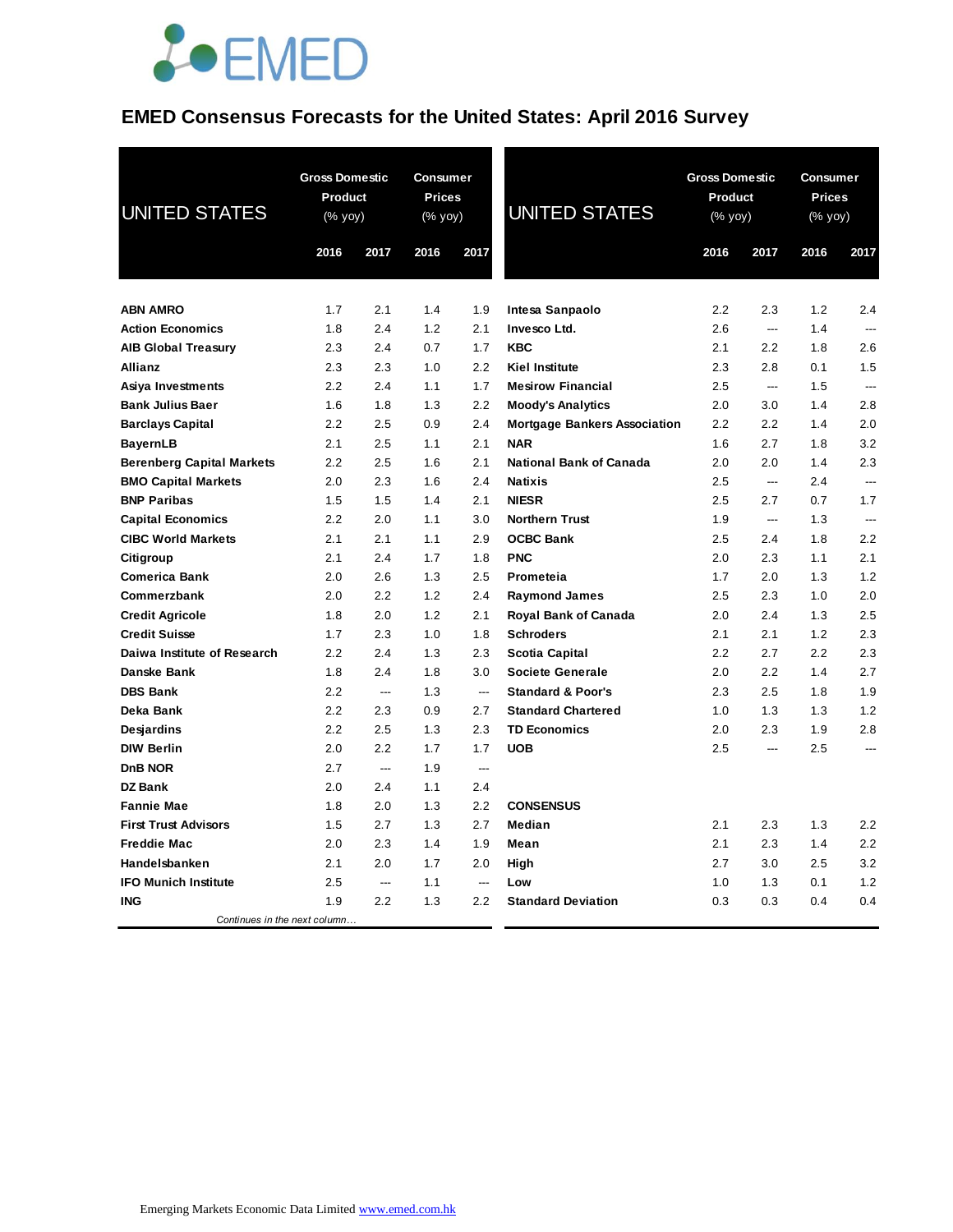# **JOEMED**

### **EMED Consensus Forecasts for the Euro Area: April 2016 Survey**

| <b>EURO AREA</b>                                    | <b>Gross Domestic</b><br><b>Product</b><br>(% yoy) |                | Consumer<br><b>Prices</b><br>(% yoy) |                | <b>EURO AREA</b>               | <b>Gross Domestic</b><br><b>Product</b><br>(% yoy) |                | <b>Consumer</b><br><b>Prices</b><br>(% yoy) |            |
|-----------------------------------------------------|----------------------------------------------------|----------------|--------------------------------------|----------------|--------------------------------|----------------------------------------------------|----------------|---------------------------------------------|------------|
|                                                     | 2016                                               | 2017           | 2016                                 | 2017           |                                | 2016                                               | 2017           | 2016                                        | 2017       |
|                                                     |                                                    |                |                                      |                |                                |                                                    |                |                                             |            |
| <b>ABN AMRO</b>                                     | 1.2                                                | 1.6            | $-0.1$                               | 1.3            | Intesa Sanpaolo                | 1.5                                                | 1.6            | 0.2                                         | $-1.2$     |
| <b>AIB Global Treasury</b>                          | 1.7                                                | 1.8            | 0.5                                  | 1.4            | Invesco Ltd.                   | 1.5                                                | ---            | 1.0                                         | ---        |
| <b>Allianz</b>                                      | 2.0                                                | 2.0            | 0.4                                  | 1.6            | <b>KBC</b>                     | 1.7                                                | 1.7            | 0.2                                         | 1.6        |
| Asiya Investments                                   | 1.6                                                | 1.7            | 0.4                                  | 1.3            | <b>Kiel Institute</b>          | 1.5                                                | 1.7            | 0.1                                         | 1.0        |
| <b>Bank Julius Baer</b>                             | 1.6                                                | 1.3            | 0.5                                  | 1.6            | Monte Dei Paschi Di Siena      | 1.4                                                | 1.3            | 0.3                                         | 0.8        |
| <b>Barclays Capital</b>                             | 1.6                                                | 1.8            | 0.1                                  | 1.0            | <b>Moody's Analytics</b>       | 1.9                                                | ---            | 1.4<br>1.5                                  | ---        |
| <b>BayernLB</b><br><b>Berenberg Capital Markets</b> | 1.3<br>1.3                                         | 1.3<br>1.7     | 0.3<br>0.4                           | 1.4<br>1.6     | <b>Natixis</b><br><b>NIESR</b> | 1.6<br>1.5                                         | ---            | 0.3                                         | ---<br>1.5 |
| <b>BMO Capital Markets</b>                          | 1.4                                                | 1.6            | 0.4                                  | 1.4            | <b>OCBC Bank</b>               | 1.9                                                | 1.9<br>1.9     | 1.1                                         | 1.6        |
| <b>BNP Paribas</b>                                  | 1.3                                                | 1.4            | $-0.1$                               | 1.1            | Prometeia                      | 1.4                                                | 1.5            | 0.1                                         | 1.4        |
| <b>Capital Economics</b>                            | 1.2                                                | 1.5            | 0.3                                  | 1.5            | Royal Bank of Canada           | 1.7                                                | 1.8            | 0.3                                         | 1.0        |
| Citigroup                                           | 1.5                                                | 1.7            | 0.3                                  | 1.2            | <b>Schroders</b>               | 1.4                                                | 1.6            | 0.7                                         | 1.6        |
| Commerzbank                                         | 1.3                                                | 1.5            | 0.3                                  | 1.6            | <b>Scotia Capital</b>          | 1.6                                                | 1.7            | 0.9                                         | 1.6        |
|                                                     | 1.4                                                | 1.6            | 0.3                                  | 1.3            | <b>Societe Generale</b>        | 1.3                                                | 1.5            | 0.4                                         | 1.7        |
| <b>Credit Agricole</b><br><b>Credit Suisse</b>      | 1.5                                                | 2.0            | 0.1                                  | 1.2            | <b>Standard Chartered</b>      | 1.4                                                | 1.5            | 0.4                                         | 1.9        |
| Danske Bank                                         | 1.5                                                | 1.8            | 0.2                                  | 0.0            | <b>TD Economics</b>            | 1.7                                                | 2.0            | 0.8                                         | 1.9        |
| <b>DBS Bank</b>                                     | 1.4                                                | $\overline{a}$ | 0.8                                  | $\overline{a}$ | <b>UOB</b>                     | 1.7                                                | $\overline{a}$ | 1.1                                         | ---        |
| Deka Bank                                           | 1.5                                                | 1.5            | 0.3                                  | 1.5            |                                |                                                    |                |                                             |            |
| <b>DIW Berlin</b>                                   | 1.4                                                | 1.7            | 0.3                                  | 1.3            |                                |                                                    |                |                                             |            |
| DnB NOR                                             | 1.2                                                | ---            | 0.8                                  | $---$          |                                |                                                    |                |                                             |            |
| <b>DZ Bank</b>                                      | 1.5                                                | 1.7            | $-0.1$                               | 1.5            | <b>CONSENSUS</b>               |                                                    |                |                                             |            |
| <b>ETLA</b>                                         | 1.8                                                | 1.7            | 0.2                                  | 1.4            | Median                         | 1.5                                                | 1.7            | 0.4                                         | 1.4        |
| <b>EUROFER</b>                                      | 2.0                                                |                |                                      | 1.5            | Mean                           | 1.5                                                |                | 0.5                                         | 1.3        |
| Handelsbanken                                       | 1.6                                                | 1.9<br>1.7     | 0.9<br>0.5                           |                |                                | 2.0                                                | 1.7<br>2.0     | 1.5                                         | 1.9        |
| <b>IFO Munich Institute</b>                         | 1.7                                                | $---$          | 0.9                                  | 1.4<br>$---$   | High<br>Low                    | 1.2                                                | 1.3            | $-0.1$                                      | $-1.2$     |
| <b>ING</b>                                          | 1.3                                                | 1.7            | 0.4                                  | 1.5            | <b>Standard Deviation</b>      | 0.2                                                | 0.2            | 0.4                                         | 0.5        |
| Continues in the next column                        |                                                    |                |                                      |                |                                |                                                    |                |                                             |            |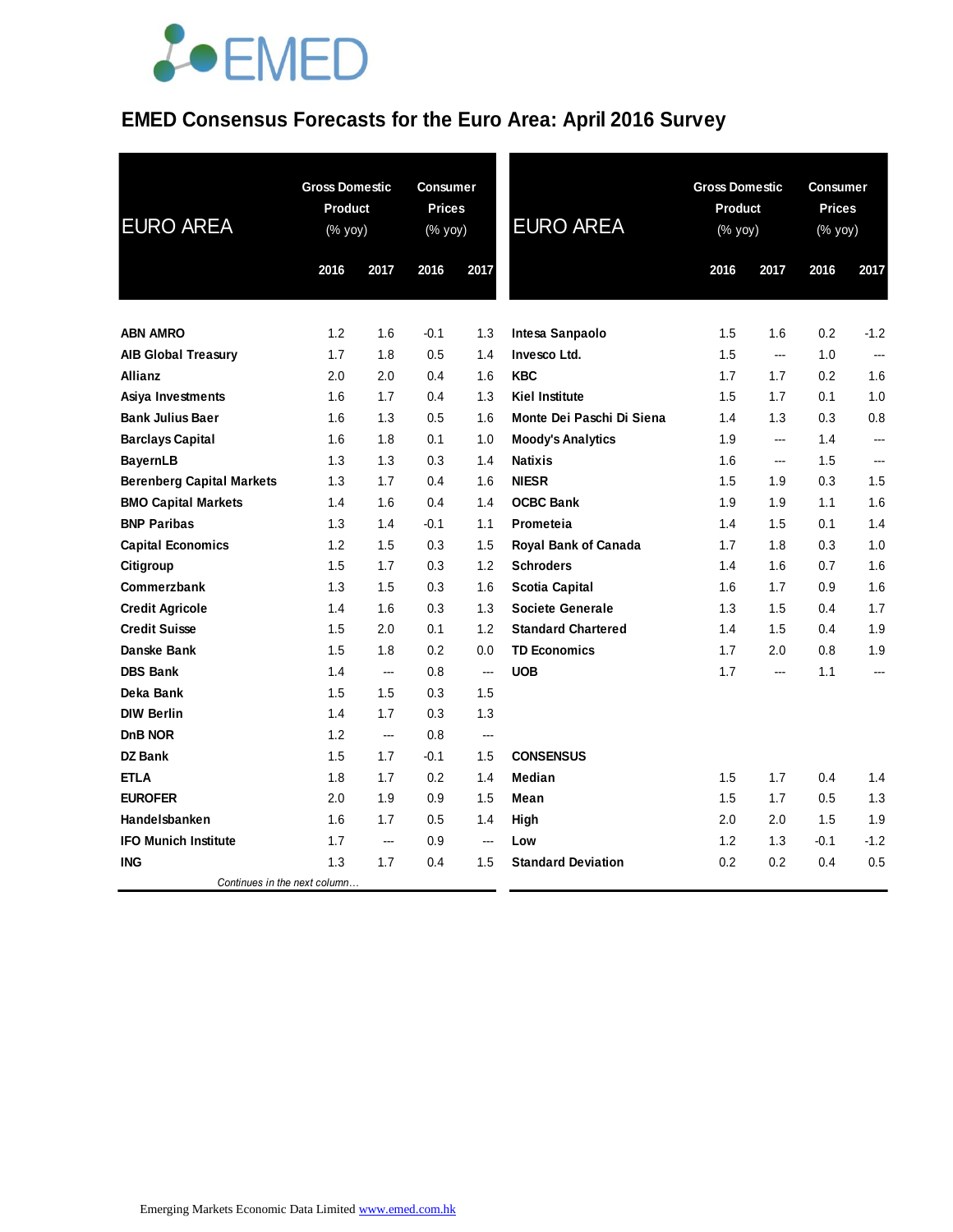# **JOEMED**

## **EMED Consensus Forecasts for Japan: April 2016 Survey**

| <b>JAPAN</b>                     | <b>Gross Domestic</b><br><b>Product</b><br>$(% \mathsf{Y}^{\prime }\mathsf{Y}^{\prime }\mathsf{Y}^{\prime })$ |      | <b>Consumer</b><br><b>Prices</b><br>(% yoy) |      | <b>JAPAN</b>              |      | <b>Gross Domestic</b><br><b>Product</b><br>(% yoy) |        | Consumer<br><b>Prices</b><br>(% yoy) |  |
|----------------------------------|---------------------------------------------------------------------------------------------------------------|------|---------------------------------------------|------|---------------------------|------|----------------------------------------------------|--------|--------------------------------------|--|
|                                  | 2016                                                                                                          | 2017 | 2016                                        | 2017 |                           | 2016 | 2017                                               | 2016   | 2017                                 |  |
| <b>ABN AMRO</b>                  | 0.6                                                                                                           | 0.6  | 0.3                                         | 1.8  | <b>ING</b>                | 0.6  | 0.5                                                | 0.4    | 2.2                                  |  |
| <b>AIB Global Treasury</b>       | 0.8                                                                                                           | 1.0  | 0.2                                         | 0.5  | Invesco Ltd.              | 1.3  | ---                                                | 0.8    | ---                                  |  |
| Allianz                          | 1.0                                                                                                           | 0.9  | 0.5                                         | 2.1  | <b>JCER</b>               | 1.0  | 0.1                                                | 0.4    | 1.7                                  |  |
| Asiya Investments                | 0.7                                                                                                           | 0.1  | 0.0                                         | 1.8  | <b>KBC</b>                | 1.0  | 0.7                                                | 0.6    | 2.0                                  |  |
| <b>Bank Julius Baer</b>          | 0.7                                                                                                           | 0.9  | 0.0                                         | 1.6  | <b>Kiel Institute</b>     | 0.5  | 0.7                                                | 0.8    | 0.2                                  |  |
| Bank of Tokyo-Mitsubishi UFJ     | 1.5                                                                                                           | ---  | 1.2                                         | ---  | <b>Mizuho Securities</b>  | 0.9  | 0.3                                                | $-0.2$ | 1.8                                  |  |
| <b>Barclays Capital</b>          | 0.2                                                                                                           | 1.0  | $-0.2$                                      | 1.6  | <b>Moody's Analytics</b>  | 1.0  | ---                                                | 1.1    | ---                                  |  |
| <b>BayernLB</b>                  | 0.6                                                                                                           | 0.1  | 0.1                                         | 2.3  | <b>Natixis</b>            | 1.4  | ---                                                | 1.3    | ---                                  |  |
| <b>Berenberg Capital Markets</b> | 0.8                                                                                                           | 0.8  | 0.3                                         | 1.8  | <b>NIESR</b>              | 1.0  | 1.2                                                | 0.0    | 0.7                                  |  |
| <b>BMO Capital Markets</b>       | 0.7                                                                                                           | 0.5  | 0.3                                         | 1.3  | <b>OCBC Bank</b>          | 1.1  | 0.7                                                | 0.8    | 2.0                                  |  |
| <b>BNP Paribas</b>               | 0.3                                                                                                           | 0.2  | 0.1                                         | 1.8  | Prometeia                 | 0.8  | 0.4                                                | 0.4    | 1.4                                  |  |
| <b>Capital Economics</b>         | 1.0                                                                                                           | 0.5  | 0.5                                         | 2.5  | <b>Schroders</b>          | 0.8  | 1.4                                                | 0.4    | 1.8                                  |  |
| Citigroup                        | 0.3                                                                                                           | 0.3  | $-0.1$                                      | 1.2  | <b>Scotia Capital</b>     | 0.7  | 0.6                                                | 1.0    | 1.5                                  |  |
| Commerzbank                      | 0.5                                                                                                           | 0.5  | 0.2                                         | 1.6  | <b>Societe Generale</b>   | 0.7  | 0.9                                                | 0.1    | 1.8                                  |  |
| <b>Credit Agricole</b>           | 0.7                                                                                                           | 0.8  | 0.5                                         | 1.8  | <b>Standard Chartered</b> | 1.0  | 0.4                                                | 0.1    | 2.5                                  |  |
| <b>Credit Suisse</b>             | 0.4                                                                                                           | 0.0  | $-0.4$                                      | 0.8  | <b>TD Economics</b>       | 0.9  | 0.5                                                | 0.5    | 1.8                                  |  |
| Daiwa Institute of Research      | 0.5                                                                                                           | 0.4  | 0.0                                         | 1.7  | <b>UOB</b>                | 1.0  | ---                                                | 1.8    | ---                                  |  |
| Danske Bank                      | 1.4                                                                                                           | ---  | 1.6                                         | ---  |                           |      |                                                    |        |                                      |  |
| <b>DBS Bank</b>                  | 0.9                                                                                                           | ---  | 0.6                                         | ---  | <b>CONSENSUS</b>          |      |                                                    |        |                                      |  |
| Deka Bank                        | 0.6                                                                                                           | 0.6  | 0.4                                         | 2.5  | Median                    | 0.8  | 0.6                                                | 0.4    | 1.8                                  |  |
| <b>DIW Berlin</b>                | 0.4                                                                                                           | 0.5  | 0.3                                         | 1.0  | Mean                      | 0.8  | 0.6                                                | 0.5    | 1.7                                  |  |
| DnB NOR                          | 1.5                                                                                                           | ---  | 1.5                                         | ---  | High                      | 1.5  | 1.4                                                | 1.8    | 2.5                                  |  |
| <b>DZ Bank</b>                   | 0.7                                                                                                           | 0.7  | 0.4                                         | 2.0  | Low                       | 0.2  | 0.0                                                | $-0.4$ | 0.2                                  |  |
| <b>IFO Munich Institute</b>      | 0.6                                                                                                           | ---  | 1.2                                         |      | <b>Standard Deviation</b> | 0.3  | 0.3                                                | 0.5    | 0.6                                  |  |
| Continues in the next column     |                                                                                                               |      |                                             |      |                           |      |                                                    |        |                                      |  |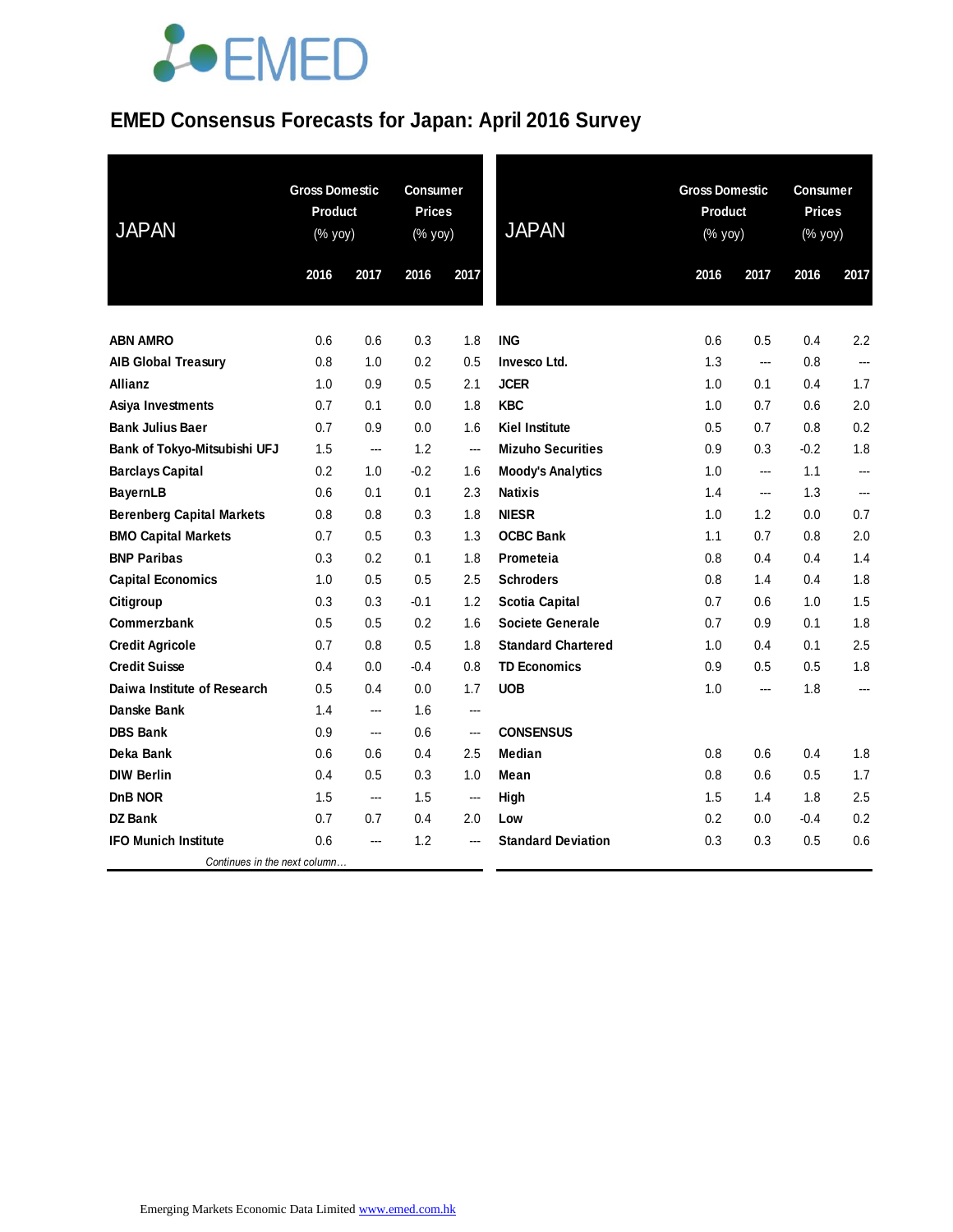# **JOEMED**

## **EMED Consensus Forecasts for China: April 2016 Survey**

| <b>CHINA</b>                     |      | <b>Gross Domestic</b><br><b>Product</b><br>(% yoy) |        | <b>Consumer</b><br><b>Prices</b><br>(% yoy) | <b>CHINA</b>                  | <b>Gross Domestic</b><br><b>Product</b><br>(% yoy) |        | Consumer<br><b>Prices</b><br>(% yoy) |        |
|----------------------------------|------|----------------------------------------------------|--------|---------------------------------------------|-------------------------------|----------------------------------------------------|--------|--------------------------------------|--------|
|                                  | 2016 | 2017                                               | 2016   | 2017                                        |                               | 2016                                               | 2017   | 2016                                 | 2017   |
|                                  |      |                                                    |        |                                             |                               |                                                    |        |                                      |        |
| <b>ABN AMRO</b>                  | 6.5  | 6.0                                                | 2.0    | 2.5                                         | <b>IFO Munich Institute</b>   | 6.6                                                | $\sim$ | 2.2                                  |        |
| Allianz                          | 6.5  | 6.0                                                | 2.4    | 2.7                                         | <b>ING</b>                    | 6.5                                                | 6.5    | 2.0                                  | 1.9    |
| <b>ANZ</b>                       | 8.1  | ---                                                | 4.0    | ---                                         | Intesa Sanpaolo               | 6.3                                                | 6.1    | 1.8                                  | 2.2    |
| Asiya Investments                | 6.8  | 6.5                                                | 1.9    | 2.3                                         | Invesco Ltd.                  | 6.6                                                | ---    | 1.6                                  | ---    |
| <b>Bank Julius Baer</b>          | 6.2  | 6.3                                                | 1.8    | 1.9                                         | JP Morgan                     | 6.7                                                | ---    | 2.3                                  | ---    |
| <b>Bank of East Asia</b>         | 6.7  | ---                                                | 1.5    | ---                                         | Kiel Institute                | 6.9                                                | 6.5    | 1.5                                  | 1.7    |
| <b>Barclays Capital</b>          | 6.0  | 5.8                                                | 1.6    | 1.8                                         | <b>Moody's Analytics</b>      | 6.5                                                | ---    | 3.1                                  | ---    |
| <b>BayernLB</b>                  | 6.3  | 6.0                                                | 1.5    | 2.0                                         | <b>Natixis</b>                | 6.9                                                | ---    | 2.4                                  | ---    |
| <b>Berenberg Capital Markets</b> | 6.5  | 6.1                                                | 2.2    | 2.3                                         | <b>NIESR</b>                  | 6.5                                                | 6.3    | 1.1                                  | 1.9    |
| <b>BMO Capital Markets</b>       | 6.5  | 6.0                                                | 1.7    | 1.6                                         | <b>OCBC Bank</b>              | 6.7                                                | 6.2    | 1.6                                  | 2.0    |
| <b>BNP Paribas</b>               | 6.4  | 6.1                                                | 1.5    | 1.7                                         | <b>Royal Bank of Scotland</b> | 6.6                                                | ---    | 1.5                                  | ---    |
| <b>Capital Economics</b>         | 6.8  | 6.5                                                | 2.0    | 2.0                                         | <b>Schroders</b>              | 6.3                                                | 6.2    | 1.9                                  | 2.1    |
| Citigroup                        | 6.3  | 6.0                                                | 1.7    | 1.8                                         | <b>Scotia Capital</b>         | 6.4                                                | 6.2    | 2.1                                  | 2.3    |
| Commerzbank                      | 6.3  | 5.8                                                | 1.8    | 2.0                                         | <b>Societe Generale</b>       | 6.2                                                | 6.0    | 2.1                                  | 2.4    |
| <b>Credit Agricole</b>           | 6.5  | 6.5                                                | 1.4    | 1.8                                         | <b>Standard Chartered</b>     | 6.8                                                | 6.7    | 1.7                                  | 2.4    |
| <b>Credit Suisse</b>             | 6.6  | 6.5                                                | 1.3    | 1.7                                         | <b>UOB</b>                    | 6.8                                                | ---    | 1.5                                  | ---    |
| Daiwa Institute of Research      | 6.5  | 6.0                                                | $-0.5$ | $-0.7$                                      |                               |                                                    |        |                                      |        |
| Danske Bank                      | 6.7  | 6.6                                                | 2.3    | 2.0                                         |                               |                                                    |        |                                      |        |
| <b>DBS Bank</b>                  | 6.5  | 6.5                                                | 1.2    | 1.2                                         | <b>CONSENSUS</b>              |                                                    |        |                                      |        |
| Deka Bank                        | 6.5  | 6.4                                                | 2.1    | 2.4                                         | <b>Median</b>                 | 6.5                                                | 6.2    | 1.8                                  | 2.0    |
| <b>DIW Berlin</b>                | 6.4  | 6.2                                                | $-0.3$ | 2.9                                         | Mean                          | 6.6                                                | 6.2    | 1.8                                  | 2.0    |
| <b>DnB NOR</b>                   | 6.2  | ---                                                | 2.8    | $\overline{\phantom{a}}$                    | High                          | 8.1                                                | 6.7    | 4.0                                  | 2.9    |
| <b>DZ Bank</b>                   | 6.5  | 6.0                                                | 2.1    | 2.2                                         | Low                           | 6.0                                                | 5.8    | $-0.5$                               | $-0.7$ |
| <b>ICBC</b> International        | 6.8  | 6.6                                                | 1.7    | 2.0                                         | <b>Standard Deviation</b>     | 0.3                                                | 0.3    | 0.7                                  | 0.6    |
| Continues in the next column     |      |                                                    |        |                                             |                               |                                                    |        |                                      |        |